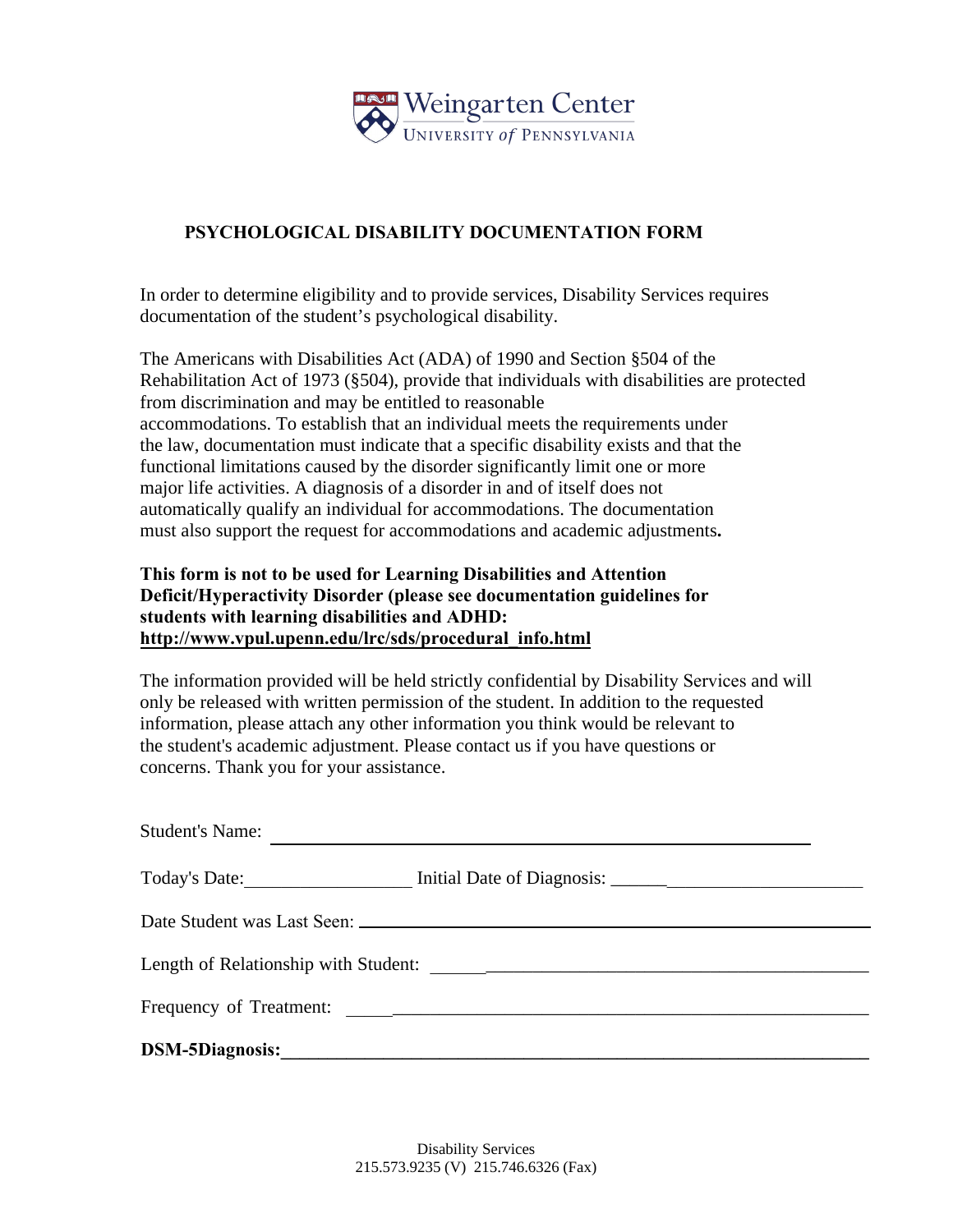| 1. | In addition to DSM-5 criteria, how did you arrive at your diagnosis? Please check all<br>applicable items below, adding <i>detailed notes</i> that are relevant to each section. This<br>information must be provided for us to determine which accommodations and<br>services are appropriate for the student. |
|----|-----------------------------------------------------------------------------------------------------------------------------------------------------------------------------------------------------------------------------------------------------------------------------------------------------------------|
|    | Structured or unstructured interviews with the student himself or herself.                                                                                                                                                                                                                                      |
|    | Interviews with other persons.                                                                                                                                                                                                                                                                                  |
|    | Behavioral observations.                                                                                                                                                                                                                                                                                        |
|    | Developmental history.                                                                                                                                                                                                                                                                                          |
|    | <b>Educational history</b>                                                                                                                                                                                                                                                                                      |
|    | Medical history                                                                                                                                                                                                                                                                                                 |
|    | Neuro-psychological testing. Date(s) of testing?                                                                                                                                                                                                                                                                |
|    | Psycho-educational testing. Date(s) of testing?                                                                                                                                                                                                                                                                 |
|    | Standardized or un-standardized rating scales.                                                                                                                                                                                                                                                                  |
|    | Other (Please specify).                                                                                                                                                                                                                                                                                         |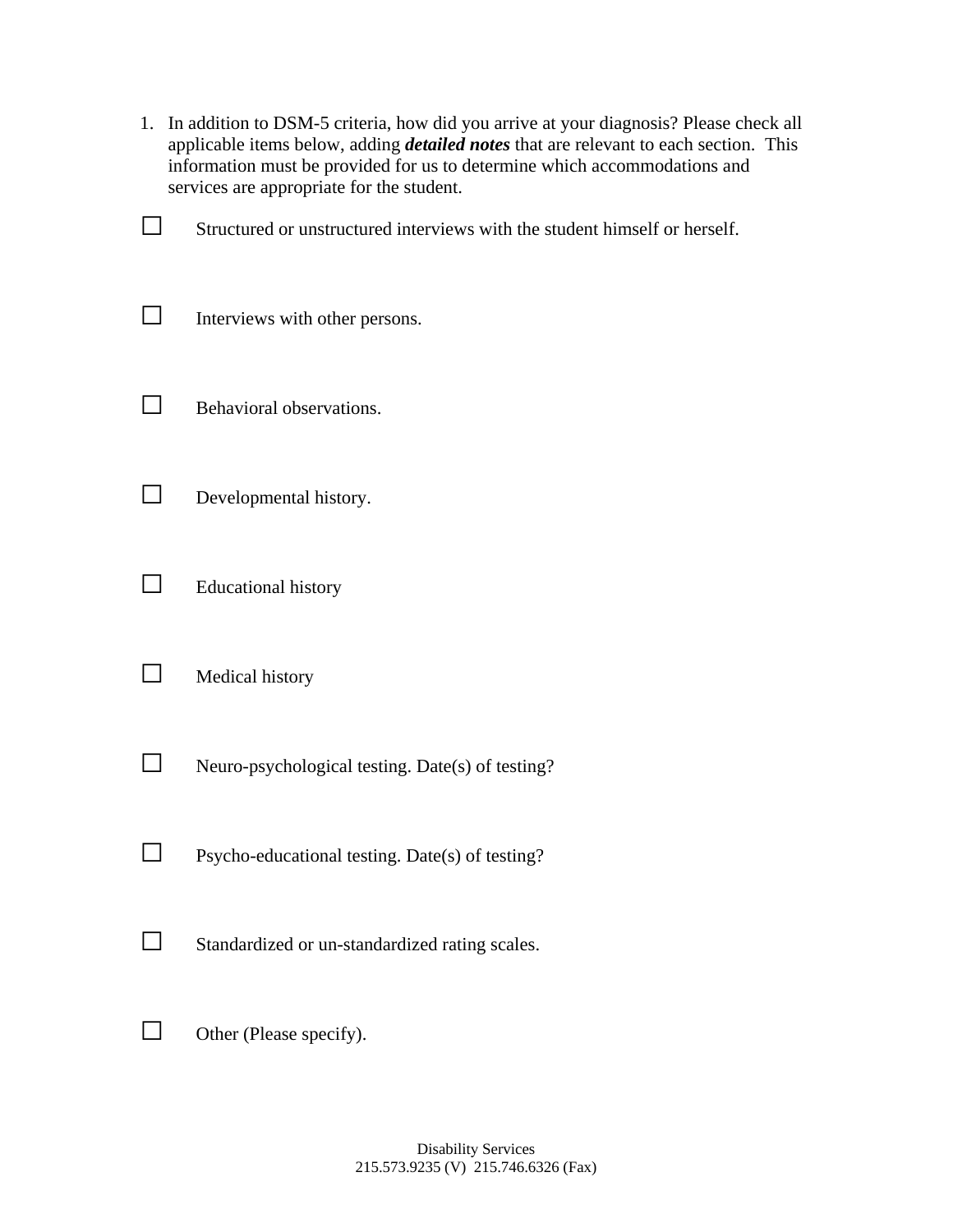2. Please check the level of limitation on each of the life activities listed below that are affected. This information is used to determine the level of limitations of the psychological disability and how it impacts the student.

| <b>LIFE</b><br><b>ACTIVITY</b>              | NO<br><b>IMPACT</b> | <b>MODERATE</b><br><b>IMPACT</b> | <b>SUBSTANTIAL</b><br><b>IMPACT</b> | <b>DON'T</b><br><b>KNOW</b> |
|---------------------------------------------|---------------------|----------------------------------|-------------------------------------|-----------------------------|
| Concentrating                               |                     |                                  |                                     |                             |
| Memory                                      |                     |                                  |                                     |                             |
| Sleeping                                    |                     |                                  |                                     |                             |
| Eating                                      |                     |                                  |                                     |                             |
| Social<br>Interactions                      |                     |                                  |                                     |                             |
| Self-care                                   |                     |                                  |                                     |                             |
| Managing<br>internal<br>distractions        |                     |                                  |                                     |                             |
| Managing<br>external<br>distractions        |                     |                                  |                                     |                             |
| Timely<br>submission of<br>assignments      |                     |                                  |                                     |                             |
| Attending class<br>regularly and on<br>time |                     |                                  |                                     |                             |
| Making and<br>keeping<br>appointments       |                     |                                  |                                     |                             |
| <b>Stress</b><br>management                 |                     |                                  |                                     |                             |
| Organization<br>and time<br>management      |                     |                                  |                                     |                             |
| Cognitive<br>Processing<br>Speed            |                     |                                  |                                     |                             |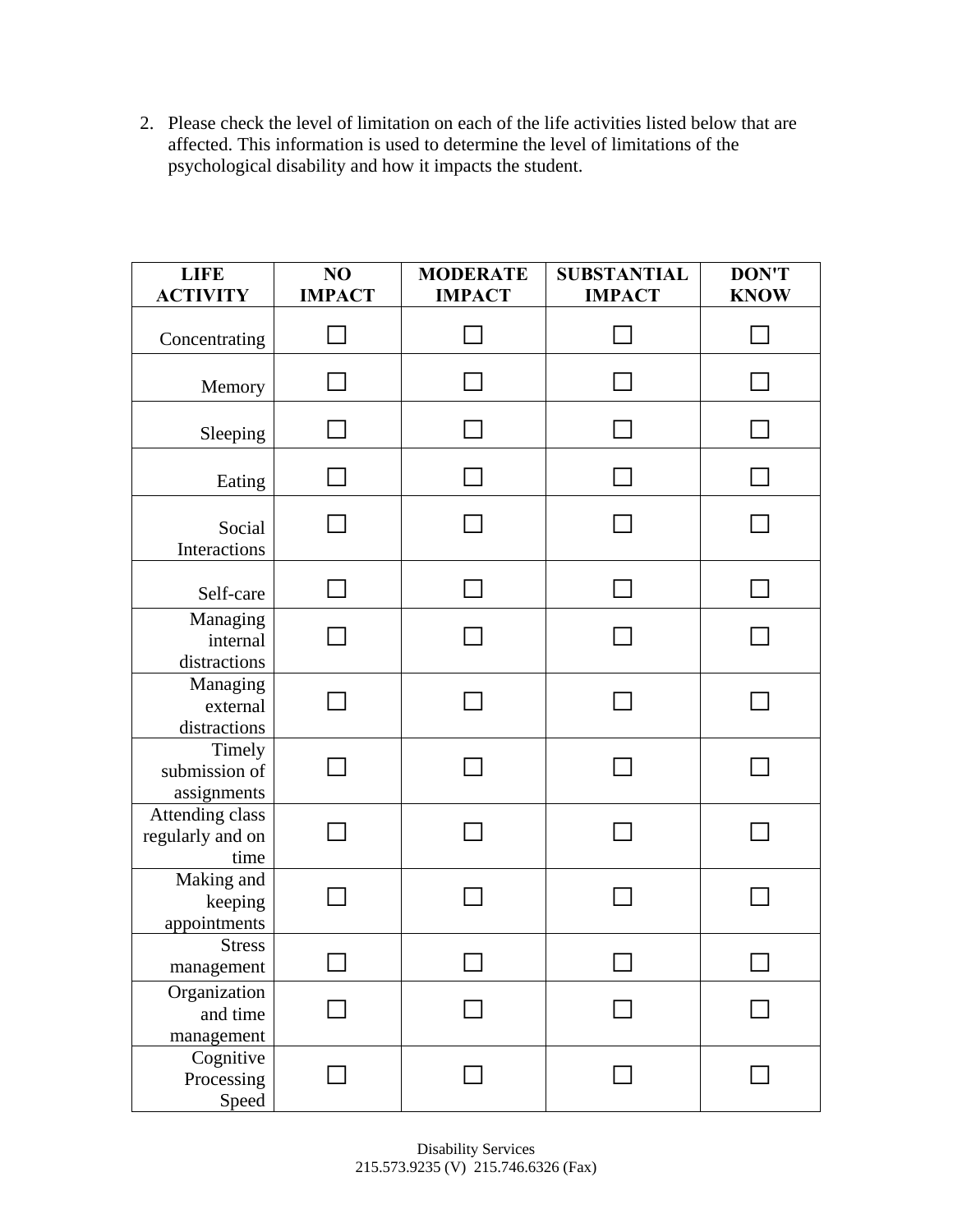3. What other specific symptoms manifesting themselves at this time might affect the student's academic performance? Please be detailed and specific in your descriptions.

4. If the student is taking medication(s): What medication(s) is the student currently taking? How effective is the medication? How might side-effects, if any, affect the student's academic performance?

5. What is the student's prognosis? How long do you anticipate that the student's academic achievement will be impacted by his/her disability?